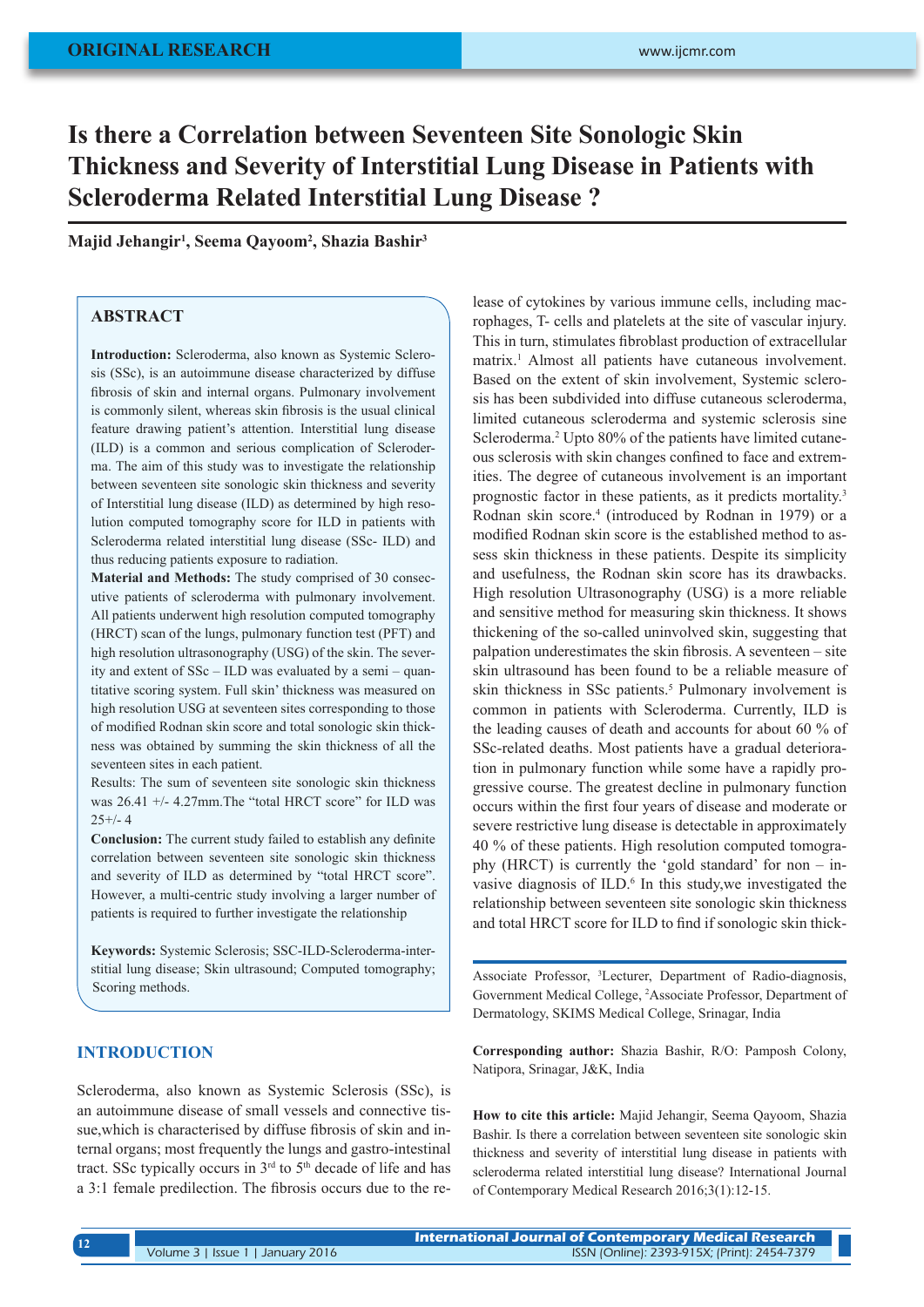ness allows prediction of the severity of ILD in SSc - ILD patients. The ability to predict the severity of ILD by sonologic skin thickness will help in avoiding CT scans and thus reduce patients exposure to radiation.

## **MATERIAL AND METHODS**

Our study included 30 consecutive patients (26 females and 4 males) of Scleroderma related interstitial lung disease (SSc-ILD) who presented to the Department of Dermatology of SKIMS, Medical College, Srinagar from March 2011 to July 2014.The diagnosis of Scleroderma was made according to the American College of Rheumatology criteria.7 Patients were considered to have limited SSc if their skin thickness was confined to areas of extremities below the elbows and knees and above the clavicles. Patients were considered to have diffuse SSc if their skin thickness involved proximal extremities and /or torso. The diagnosis of ILD was made on basis of HRCT scan of the lungs. The HRCT scan eligibility was determined by the presence of ground glass opacities and / or reticular intralobular thickening with or without bronchiolectasis, traction bronchiectasis and honey- combing. Informed consent was obtained from all the patients. The study was approved by the institute ethical committee.

A detailed history was obtained in all the patients. Patient's age, sex and duration of disease were documented. The duration of disease was defined as the time from the outset of first non- Raynaud's phenomenon manifestation.History of smoking (defined as current smoker or ex- smoker with greater than 10 pack – years), dry cough and exertional dyspnea were recorded. Detailed general and systematic examination was done and modified Rodnan skin score was assessed. Besides routine baseline investigations, levels of anti-nuclear antibodies (ANA), anti-centromere antibodies (ACA) and anti-topoisomerase I antibodies (Anti- Scl-70) were done. High resolution computed tomography (HRCT) of the lungs was performed in all the patients on128 – slice spiral CT scanner (Siemens Somatom Definition AS), in full inspiration in supine position. A bone reconstruction algorithm with lung window was used. No intravenous contrast was administered. Prone scans were performed to exclude gravity dependent perfusion, whenever required. All the HRCT examinations were studied by an experienced Radiologist.The following HRCT scan findings were recorded: ground glass opacities, irregular pleural margin,septal or subpleural lines, honey combing, subpleural cyst, intralobular thickening, bronchiolectasis and traction bronchiectasis. A semi-quantitative scoring system proposed by Warrick etal,<sup>8</sup> was used to assess the severity and extent of ILD. The index includes a 'severity score` ranging from 0 (normal) to 15 (all lesions present) and an 'extension score` ranging from 0 (normal) to 15 (more than nine pulmonary segments involved). The grading of abnormalities of 'severity score` is: ground glass opacities (1), irregular pleural margin (2), septal or subpleural lines (3), honey combing (4) and subpleural cyst (5). The grading of 'extension score` for each abnormality is: 1 to 3 bronchopulmonary segments involved (1), 4 to 9 segments involved (2) and more than 9 segments involved (3). A total HRCT score was obtained by summing the 'severity' and 'extension' scores. Pulmonary function tests (PFT) were performed within one month of the HRCT scan in all the patents using standardized methods. Total lung capacity (TLC), forced vital capacity (FVC) and forced expiratory volume in 1- sec to forced vital capacity ratio were recorded and expressed as percentage of predicted normal. Predicted normals were obtained from published standards.<sup>9</sup> High resolution ultrasonography (USG) of the skin was done by another trained Radiologist who was unaware of the results of other investigations. A Philips IU-22 ultrasound machine fitted with a 20 MHz linear transducer was used. All USG examinations were done, within one week of the HRCT scan of the lungs, before noon to avoid diurnal variation in skin edema. The transducer was placed perpendicular to the skin surface using moderate thickness of ultrasonic gel so as to separate the epidermal echo from probe echo on the image. An electronic calliper was used to measures the 'full skin' thickness by identifying surface-skin and skin-subcutis interfaces on two –dimensional B-mode image. Skin thickness was measured at seventeen sites corresponding to those of the modified Rodnan skin score. The seventeen sites examined were: dorsum of middle phalanx of middle finger (2 sites); dorsum of hand (2sites); anterior aspect of middle portion of upper arm (2 sites); centre of forehead (1 site);anterior chest between sternal angle and sternal notch (1 site); anterior aspect of mid abdomen (1 site); anterior aspect of mid -thigh (2 sites); antero – lateral aspect of middle portion of lower leg (2 sites) and dorsum of foot (2 sites).The total sonologic skin thickness was obtained by summing the thickness of all the seventeen sites in each patient.

#### **Statistical analyses**

Statistical analyses was performed using SPSS software package, version 16. Continuous variables are expressed as mean  $\pm$  SD. Categorial variables are represented as counts and percentages. Spearman's correlation coefficient was used for correlation between total sonologic skin thickness and total HRCT score for ILD. P-values above 0.05 were considered statistically insignificant.

## **RESULTS**

We studied 30 consecutive patients (aged 29.4 to 49 years) of SSc –ILD. The clinical and demographic characteristics of the patients are given in Table 1. Twenty six (86.7%) patients were female. Eighteen (60%) patients had diffuse SSc and remaining 12 ( 40%) patients had limited SSc. Exertional dyspnea was present in 23 (76.7%) patients and dry cough was present in 19 (63.3%) patients. The mean duration of disease was  $5.8\pm 2.2$  years. Three patients were smokers; the mean duration of smoking was  $6.2 \pm 4$  years. The mean per-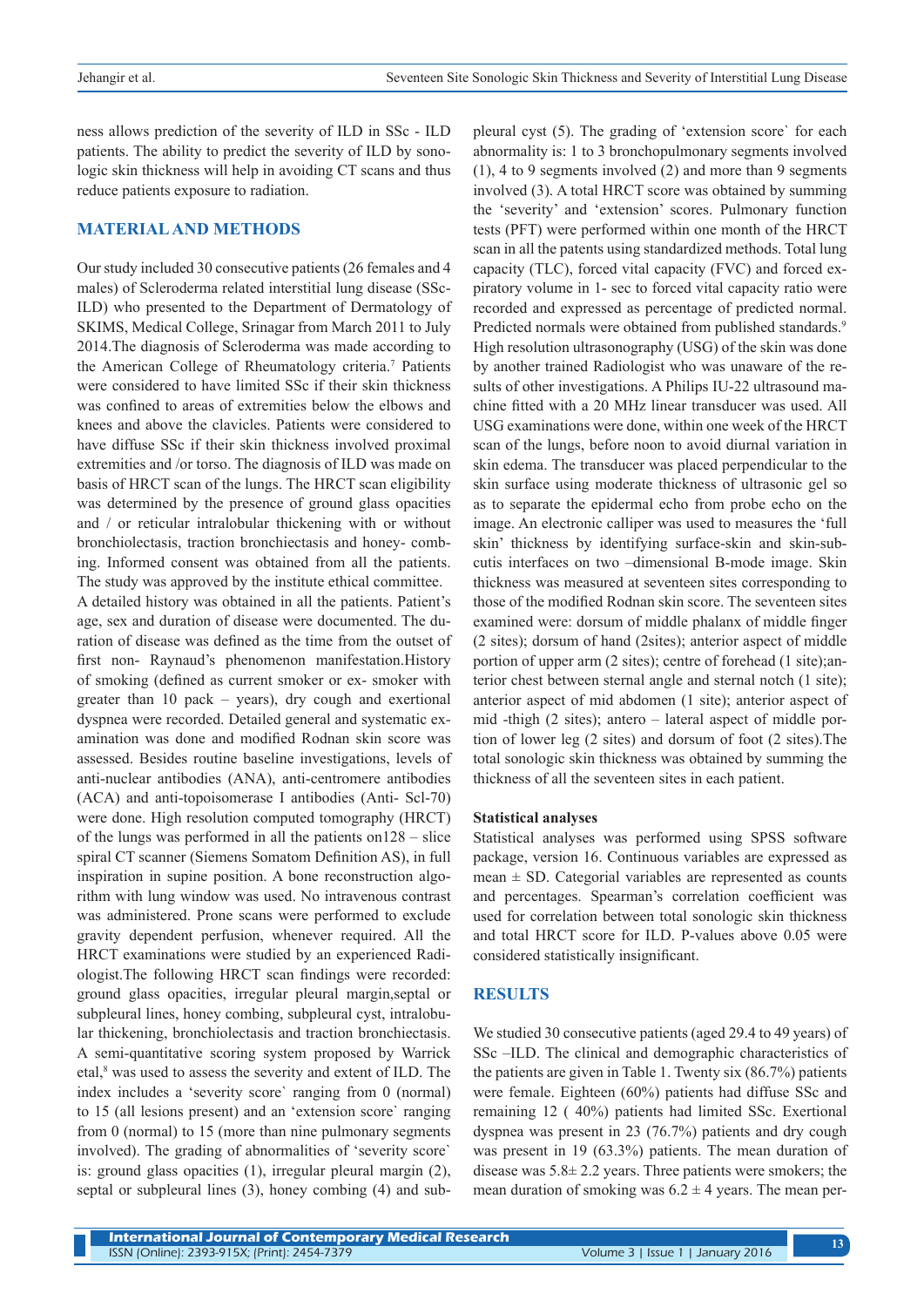| AverageAge (years)+/- mean                                                            | AverageAge (years)+/- mean                         |
|---------------------------------------------------------------------------------------|----------------------------------------------------|
| Number of female patients $(\% )$                                                     | Number of female patients $(\% )$                  |
| Average Disease duration (years)+/- SD                                                | Average Disease duration (years)+/- SD             |
| Number of patients having Exertional dyspnea (%)                                      | Number of patients having Exertional dyspnea (%)   |
| Number of patients having Dry cough(%)                                                | Number of patients having Dry cough(%)             |
| Smoking history                                                                       | Smoking history                                    |
| <b>Antibody positivity</b>                                                            |                                                    |
| Number of patients having ANA                                                         | $24(80\%)$                                         |
| Number of patients having ACA                                                         | 8(26.7%)                                           |
| Number of patients having Anti-Scl-70                                                 | $9(30\%)$                                          |
| <b>Pulmonary function tests</b>                                                       |                                                    |
| Average FVC $(\% )$ predicted $+/-$ SD                                                | $68.6^{+/-}$ 12.9                                  |
| Average TLC $(\% )$ predicted $+/-$ SD                                                | $70.4+/11.9$                                       |
| Average FEV, / FVC ratio +/- SD                                                       | $82.5 + (-7.5)$                                    |
| mRST score(range 0-51)+/- SD                                                          | mRST score(range $0-51$ )+/- SD                    |
| Seventeen site sonologic skin thickness (mm)+/- SD                                    | Seventeen site sonologic skin thickness (mm)+/- SD |
| Total HRCT score range (0-30)                                                         | Total HRCT score range (0-30)                      |
| Table-1: Clinical and demographic characteristics of the patients with SSc-ILD.(n=30) |                                                    |

centage of predicted values of forced vital capacity was less in patients with diffuse SSc than in limited SSc (69.5±16.8 vs  $67.8 \pm 15.4$ ; p= NS). Mean percentage of predicted values of forced expiratory volume in 1-s to forced vital capaci- $\text{ty(FEV}_1$ / FVC ratio) was less in patients with limited SSc compared to diffuse SSc  $(80.8\pm6.5 \text{ vs } 84.3\pm7.5; \text{p} = \text{NS})$ .

Ground glass opacities were the most frequent HRCT scan findings of lungs seen in 28 (93.3 %) patients followed by reticular intralobular thickening seen in 26 (86.7%) patients. Honey combing was seen in 11 (36.6%) patients and pleural thickening in 2 (6.7 %) patients. All HRCT scan abnormalities were most common in lower lobes without right or left predominance. The total HRCT score for ILD was 25+/- 4.

Fig I and 2 show the HRCT scan of lungs in a patients with SSc- ILD.

High resolution USG of the seventeen anatomical sites showed a considerable overlap in skin thickness.

Fig. 3 shows high resolution USG image of skin over dorsum of hand for measuring skin thickness. Patients with diffuse SSc showed thicker skin on hands, forearms, legs and chest than did patients with limited SSc; however, the differences did not reach statistically significant values. Also, there was a considerable overlap in the USG skin thickness in patients with different mRS score.The sum seventeen site sonologic skin thickness was 26.41+/- 4.27 mm

# **DISCUSSION**

Scleroderma is an auto-immune disease characterised by diffuse fibrosis of skin and internal organs. The degree of cutaneous involvement is an important prognostic factor in these patients as it predicts mortality.3 High resolution USG is a sensitive method for measuring skin thickness in these patients, as it shows thickening of so called uninvolved skin also. A seventeen site skin ultrasound has been found to be reliable in measuring skin thickness in SSc patients.<sup>5</sup> Pulmonary involvement is common and interstitial lung disease



**Figure-1:** HRCT image of lung showing interlobular septal thickening and bronchiolectasis



**Figure-2:** HRCT image of lung showing honeycombing and bronhiectasis

(ILD), occurs in approximately 80 % of these patients. HRCT is currently, the gold standard for non invasive diagnosis of ILD.12 The HRCT features of SSc –ILD are similar to those of non specific interstitial pneumonia(NSIP). As the disease